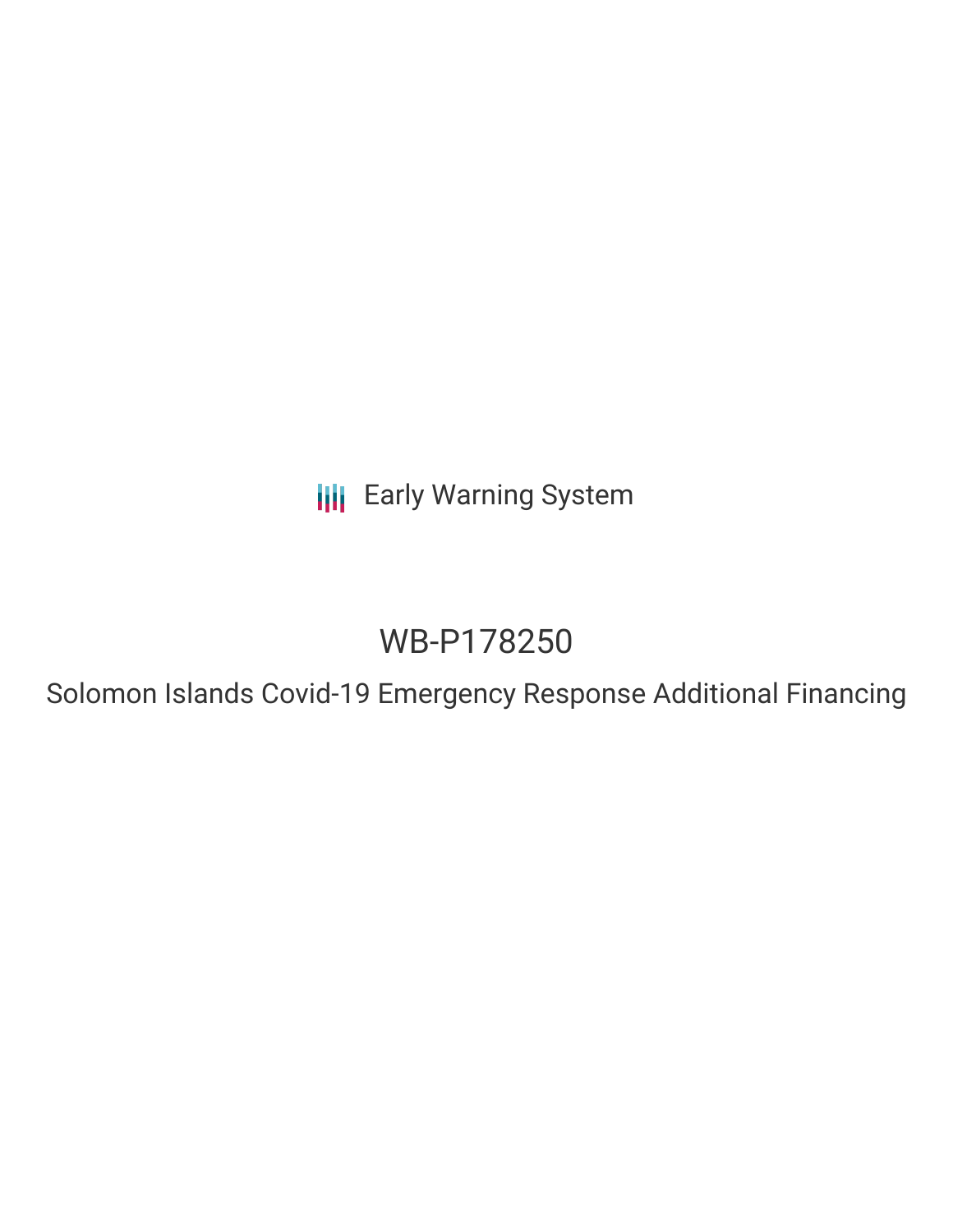

# **Quick Facts**

| <b>Countries</b>               | Solomon Islands               |
|--------------------------------|-------------------------------|
| <b>Financial Institutions</b>  | World Bank (WB)               |
| <b>Status</b>                  | Active                        |
| <b>Bank Risk Rating</b>        | A                             |
| <b>Voting Date</b>             | 2022-04-29                    |
| <b>Borrower</b>                | Government of Solomon Islands |
| <b>Sectors</b>                 | <b>Education and Health</b>   |
| <b>Investment Type(s)</b>      | Grant                         |
| <b>Investment Amount (USD)</b> | $$5.00$ million               |
| <b>Project Cost (USD)</b>      | $$8.00$ million               |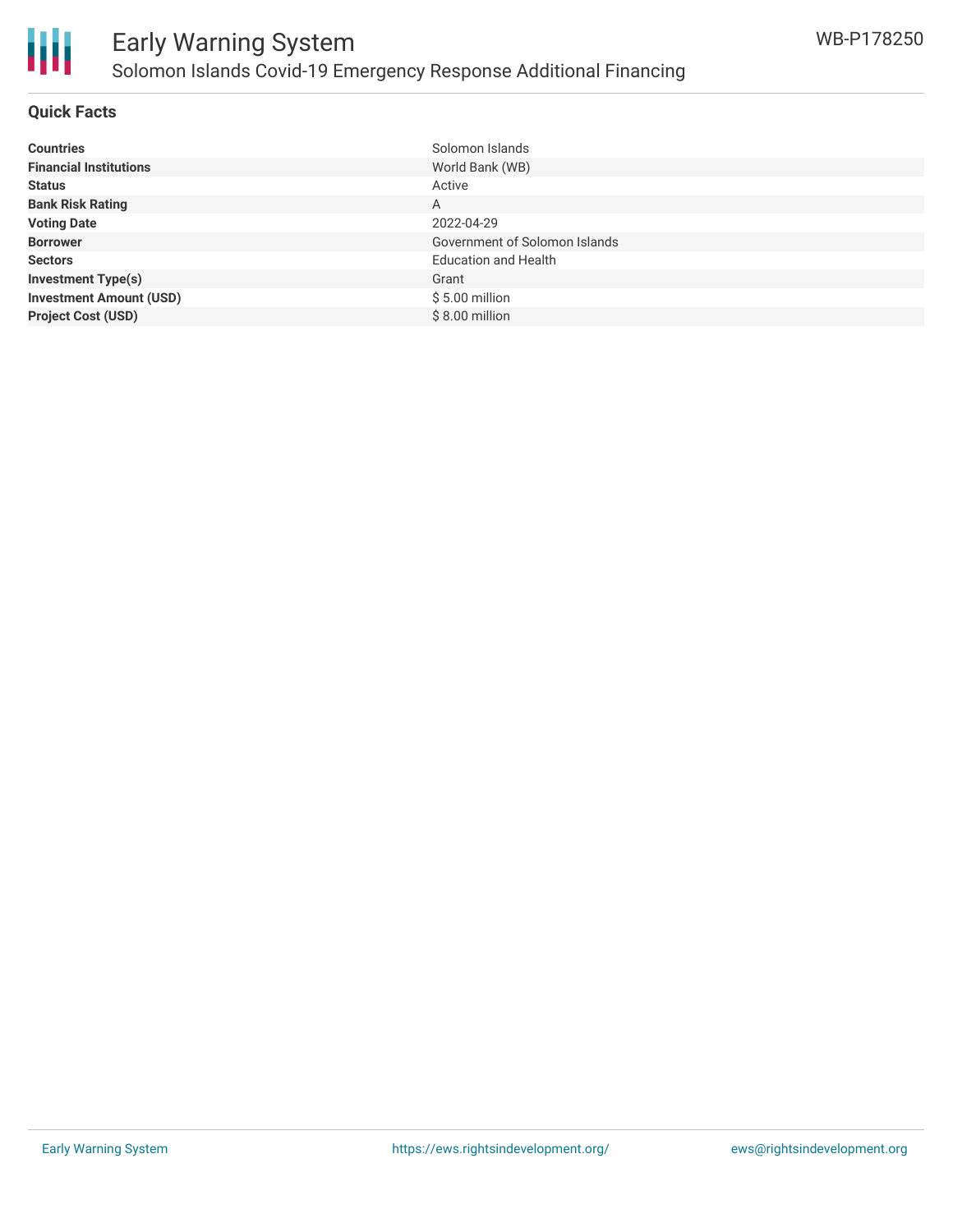

# **Project Description**

According to the bank's website, the proposed objective is "To prevent, detect and respond to the threat posed by COVID-19 and to strengthen national systems for public health preparedness in Solomon Islands."

No information available at the time of writing.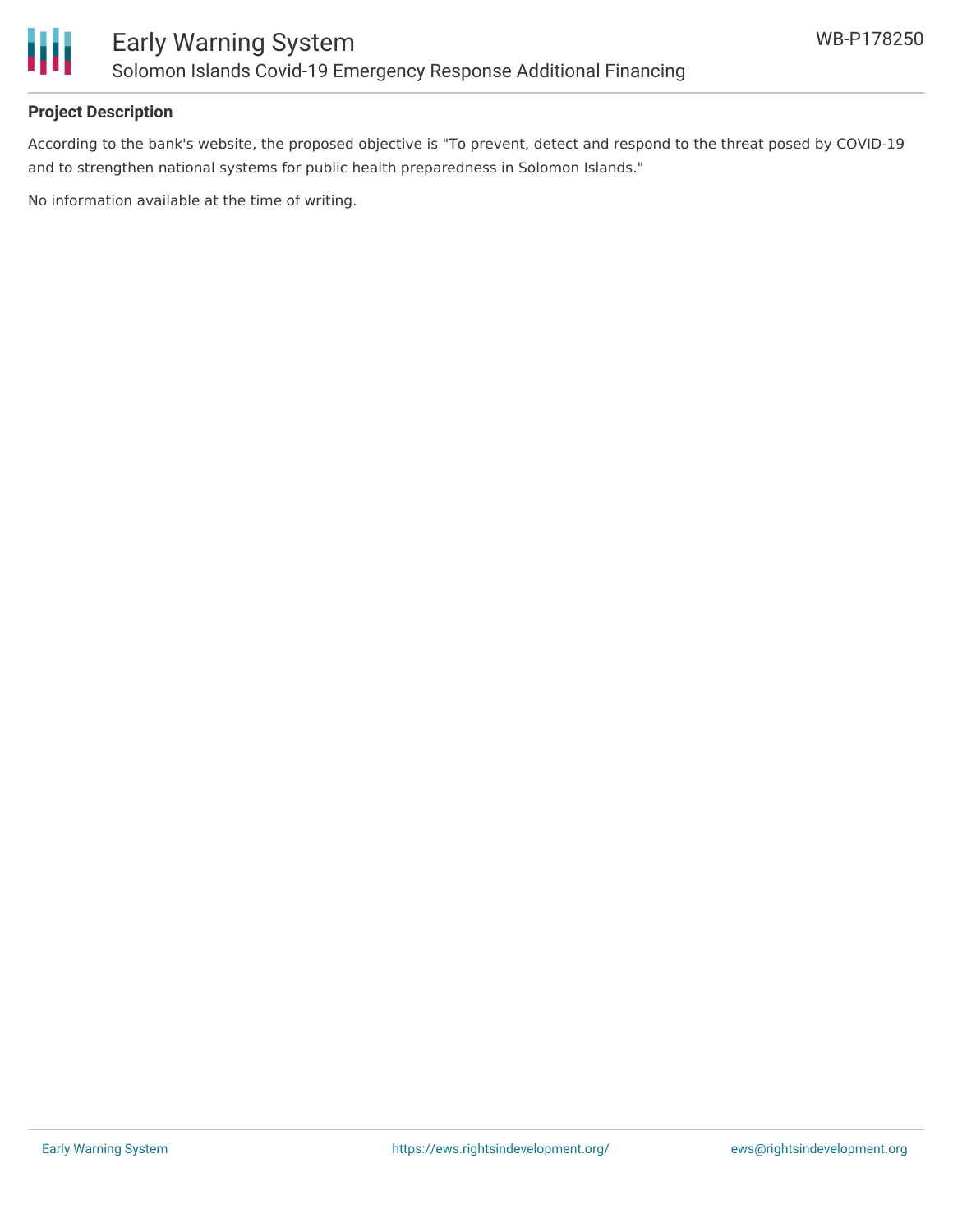

#### **Investment Description**

World Bank (WB)

Health Emergency Preparedness and Response Multi-Donor Trust 3 million USD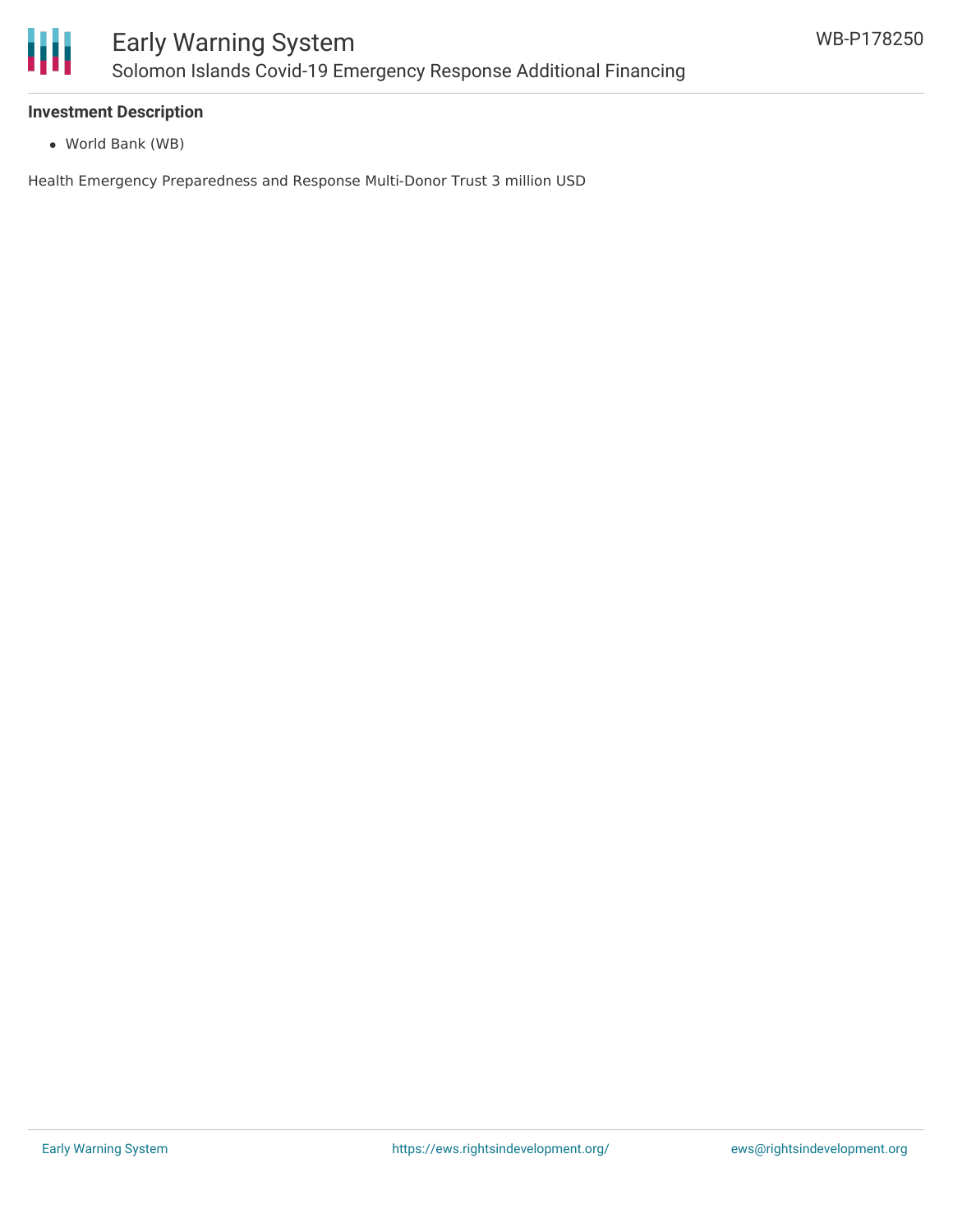

# **Contact Information**

World Bank Netsanet Walelign Workie

#### ACCESS TO INFORMATION

To submit an information request for project information, you will have to create an account to access the Access to Information request form. You can learn more about this process at: https://www.worldbank.org/en/access-toinformation/request-submission

#### ACCOUNTABILITY MECHANISM OF THE WORLD BANK

The World Bank Inspection Panel is the independent complaint mechanism and fact-finding body for people who believe they are likely to be, or have been, adversely affected by a World Bank-financed project. If you submit a complaint to the Inspection Panel, they may investigate to assess whether the World Bank is following its own policies and procedures for preventing harm to people or the environment. You can contact the Inspection Panel or submit a complaint by emailing ipanel@worldbank.org. Information on how to file a complaint and a complaint request form are available at: https://www.inspectionpanel.org/how-tofile-complaint